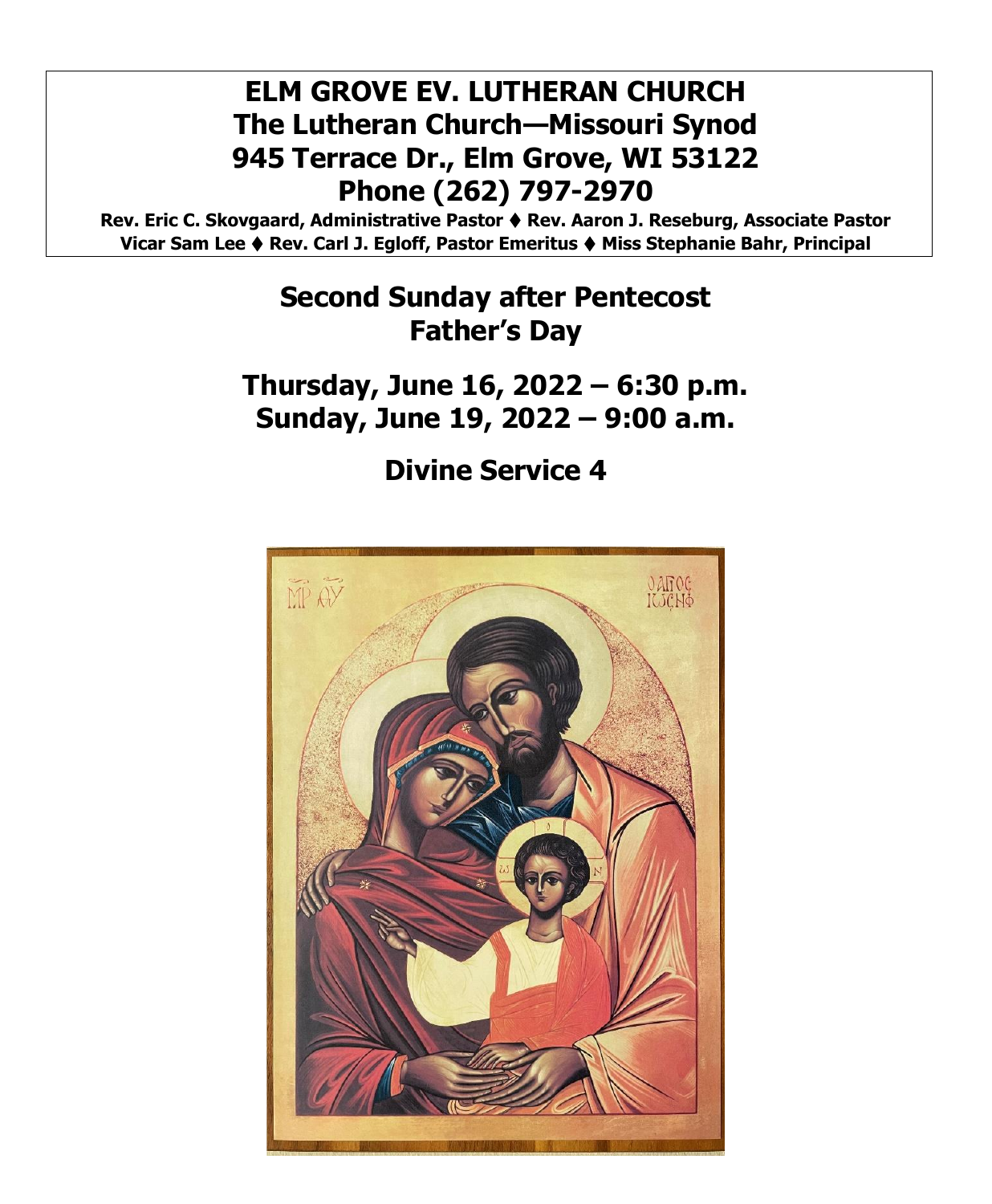Heavenly Father, from You flows every good and perfect gift, including the gift of our earthly fathers. Thank You for providing for all our needs – for food and drink, for house and home, for protection and security, for love and the modeling of faith. Give to all Christian fathers a zeal for You and, like St. Joseph, a willingness to sacrifice their needs for the sake of their families. Harness the strength You provide men to serve their wives and children, especially in leading them along the path of righteousness. In the name of Jesus. Amen.

## **Welcome and Announcements**

## **Prelude There Is a Time for Everything – Phillip Magness**

## **Hymn of Invocation 762, There Is a Time for Everything**

STAND

The sign of the cross may be made by all in remembrance of their Baptism.

- P In the name of the Father and of the  $\pm$  Son and of the Holy Spirit.
- **C Amen.**
- P Our help is in the name of the Lord,
- **C who made heaven and earth.**
- P If You, O Lord, kept a record of sins, O Lord, who could stand?
- **C But with You there is forgiveness; therefore You are feared.**
- P Since we are gathered to hear God's Word, call upon Him in prayer and praise, and receive the body and blood of our Lord Jesus Christ in the fellowship of this altar, let us first consider our unworthiness and confess before God and one another that we have sinned in thought, word, and deed, and that we cannot free ourselves from our sinful condition. Together as His people let us take refuge in the infinite mercy of God, our heavenly Father, seeking His grace for the sake of Christ, and saying: God, be merciful to me, a sinner.

## **C Almighty God, have mercy upon us, forgive us our sins, and lead us to everlasting life. Amen.**

- P Almighty God in His mercy has given His Son to die for you and for His sake forgives you all your sins. As a called and ordained servant of Christ, and by His authority, I therefore forgive you all your sins in the name of the Father and of the  $\pm$  Son and of the Holy Spirit.
- **C Amen.**

## **Service of the Word**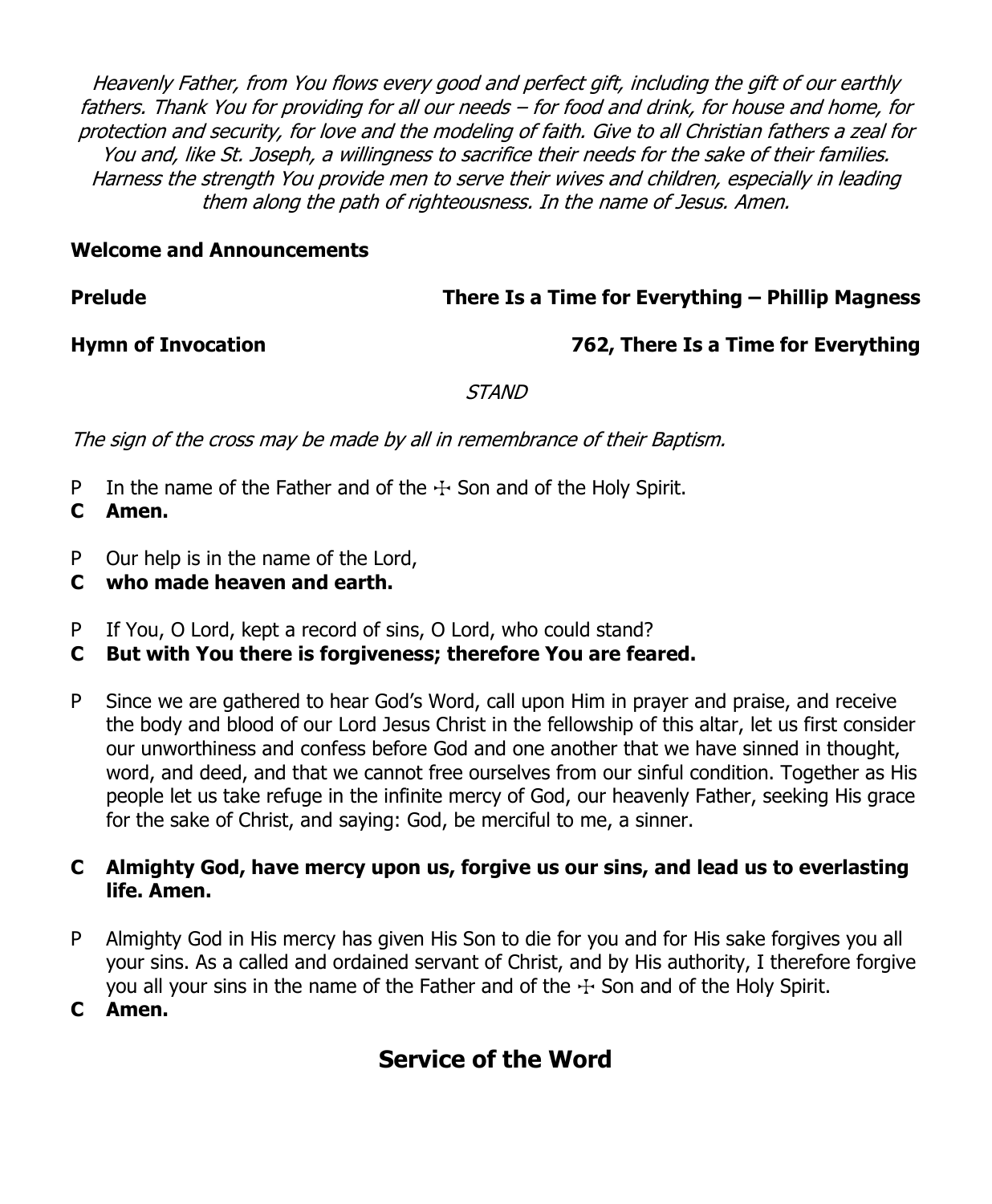## **Introit Psalm 71:20-24; Antiphon Psalm 71:3**

- P Be to me a rock of refuge, to which I may continually come;
- **C you have given the command to save me, for you are my rock and my fortress.**
- P You who have made me see many troubles and calamities will revive me again;
- **C from the depths of the earth you will bring me up again.**
- P You will increase my greatness
- **C and comfort me again.**
- P I will also praise you with the harp for your faithfulness, O my God;
- **C I will sing praises to you with the lyre, O Holy One of Israel.**
- P My lips will shout for joy, when I sing praises to you;
- **C my soul also, which you have redeemed.**
- P And my tongue will talk of your righteous help all the day long,
- **C for they have been put to shame and disappointed who sought to do me harm.**
- **ALL Glory be to the Father and to the Son and to the Holy Spirit; as it was in the beginning, is now, and will be forever. Amen.**
- P Be to me a rock of refuge, to which I may continually come;
- **C you have given the command to save me, for you are my rock and my fortress.**



You with the Ho - ly Spir - it A - lone are Lord Most High,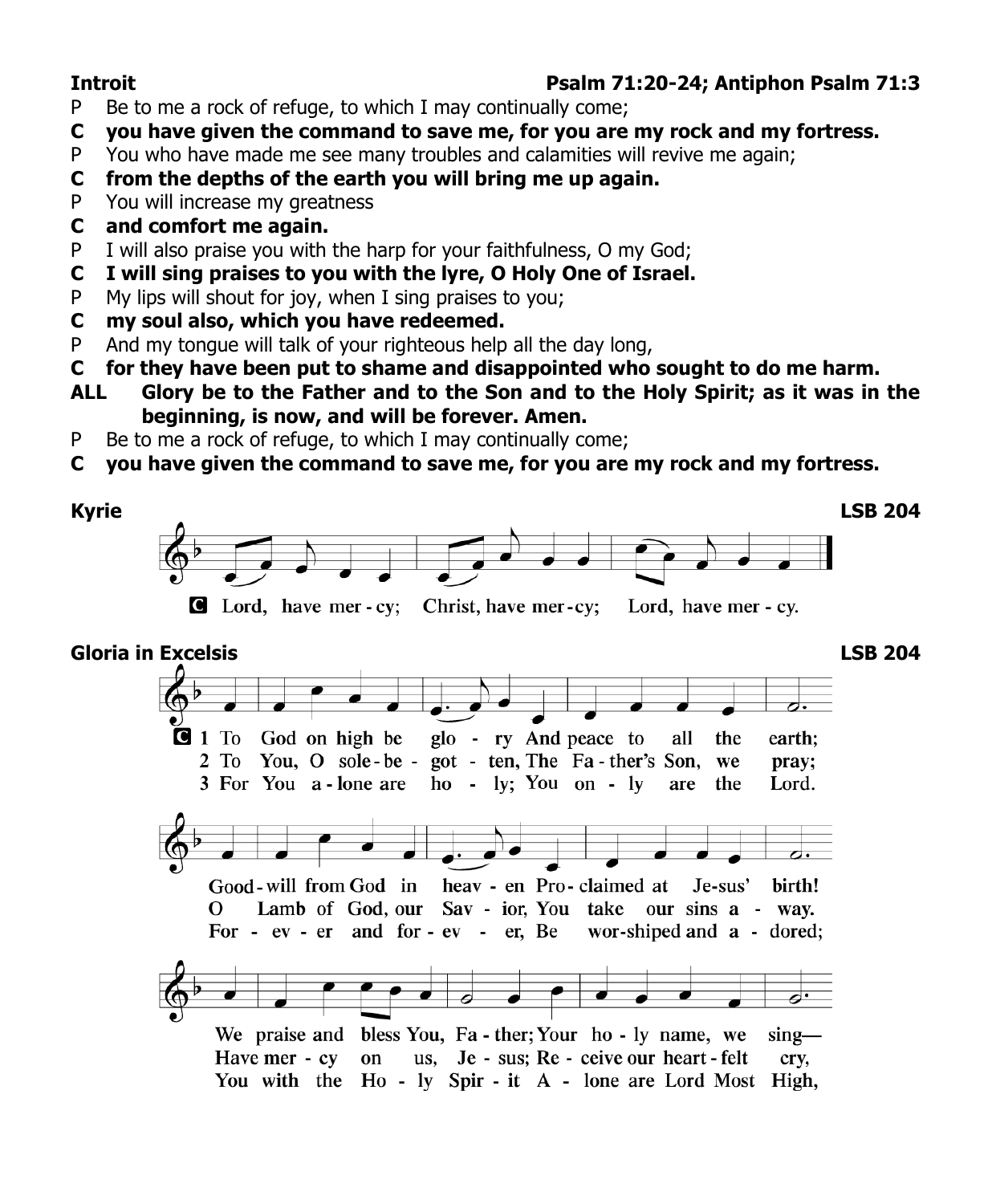

Our thanks for Your great glo - ry, Lord God, our heav'n-ly King. Where You in pow'r are seat-ed At God's right hand on high-God the Fa-ther's glo-ry. "A-men!" our glad re-ply. **In** 

Text: Stephen P. Starke

## **Salutation and Collect of the Day**

- P The Lord be with you.
- **C And also with you.**

### P Let us pray.

O God, You have prepared for those who love You such good things as surpass our understanding. Cast out all sins and evil desires from us, and pour into our hearts Your Holy Spirit to guide us into all blessedness; through Jesus Christ, Your Son, our Lord, who lives and reigns with You and the Holy Spirit, one God, now and forever.

**C Amen.**

SIT

### **Old Testament Reading Isaiah 65:1–9**

<sup>1</sup>I was ready to be sought by those who did not ask for me; I was ready to be found by those who did not seek me. I said, "Here am I, here am I," to a nation that was not called by my name. <sup>2</sup>I spread out my hands all the day to a rebellious people, who walk in a way that is not good, following their own devices;  $3a$  people who provoke me to my face continually, sacrificing in gardens and making offerings on bricks; <sup>4</sup>who sit in tombs, and spend the night in secret places; who eat pig's flesh, and broth of tainted meat is in their vessels; <sup>5</sup>who say, "Keep to yourself, do not come near me, for I am too holy for you." These are a smoke in my nostrils, a fire that burns all the day. <sup>6</sup>Behold, it is written before me: "I will not keep silent, but I will repay; I will indeed repay into their bosom <sup>7</sup>both your iniquities and your fathers' iniquities together, says the LORD; because they made offerings on the mountains and insulted me on the hills, I will measure into their bosom payment for their former deeds." <sup>8</sup>Thus says the LORD: "As the new wine is found in the cluster, and they say, 'Do not destroy it, for there is a blessing in it,' so I will do for my servants' sake, and not destroy them all. <sup>9</sup>I will bring forth offspring from Jacob, and from Judah possessors of my mountains; my chosen shall possess it, and my servants shall dwell there."

- A This is the Word of the Lord.
- **C Thanks be to God.**

- P The word is near you, in your mouth and in your heart,
- **C the word of faith that we proclaim.**

**Gradual Romans 10:8b, 10**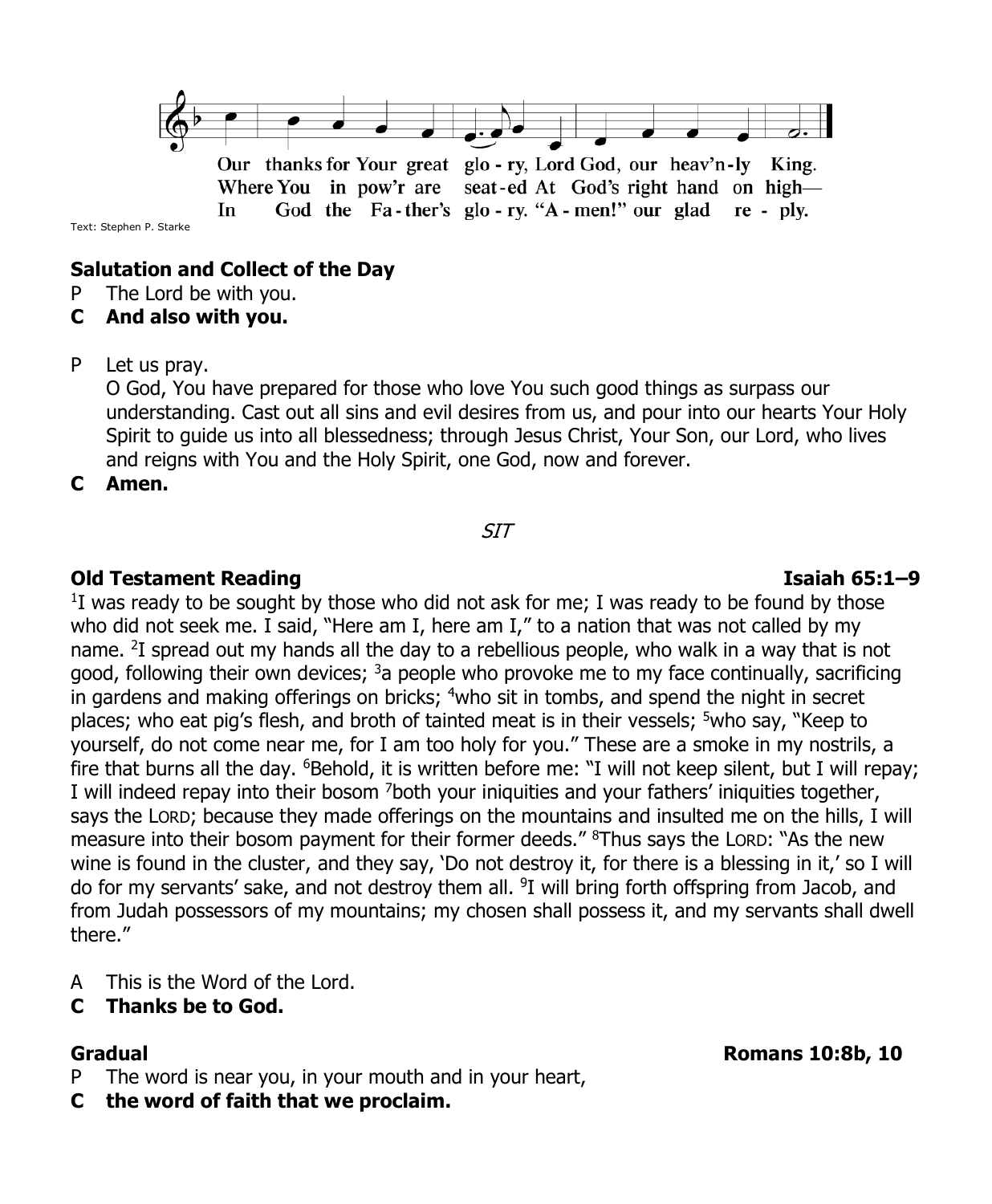P For with the heart one believes and is justified,

## **C and with the mouth one confesses and is saved**

## **Epistle Galatians 3:23—4:7**

 $23$ Now before faith came, we were held captive under the law, imprisoned until the coming faith would be revealed, <sup>24</sup>So then, the law was our guardian until Christ came, in order that we might be justified by faith. <sup>25</sup>But now that faith has come, we are no longer under a guardian, <sup>26</sup>for in Christ Jesus you are all sons of God, through faith. <sup>27</sup>For as many of you as were baptized into Christ have put on Christ. <sup>28</sup>There is neither Jew nor Greek, there is neither slave nor free, there is neither male nor female, for you are all one in Christ Jesus.  $^{29}$ And if you are Christ's, then you are Abraham's offspring, heirs according to promise.  $^{1}$ I mean that the heir, as long as he is a child, is no different from a slave, though he is the owner of everything,  $2$  but he is under guardians and managers until the date set by his father. <sup>3</sup>In the same way we also, when we were children, were enslaved to the elementary principles of the world. <sup>4</sup>But when the fullness of time had come, God sent forth his Son, born of woman, born under the law, <sup>5</sup>to redeem those who were under the law, so that we might receive adoption as sons. <sup>6</sup>And because you are sons, God has sent the Spirit of his Son into our hearts, crying, "Abba! Father!" 7So you are no longer a slave, but a son, and if a son, then an heir through God.

- A This is the Word of the Lord.
- **C Thanks be to God.**

 $A1 - le - lu - ia$ , al  $le$ -lu - ia, al - le-lu - ia. **These things are writ-ten** that you may be - lieve that Son of God. Je - sus is the Christ, the  $\blacksquare$  Al - le - lu - ia, al  $le$  -  $lu$  -  $ia$ , al - le-lu - ia.

**STAND** 

**Alleluia and Verse LSB 173**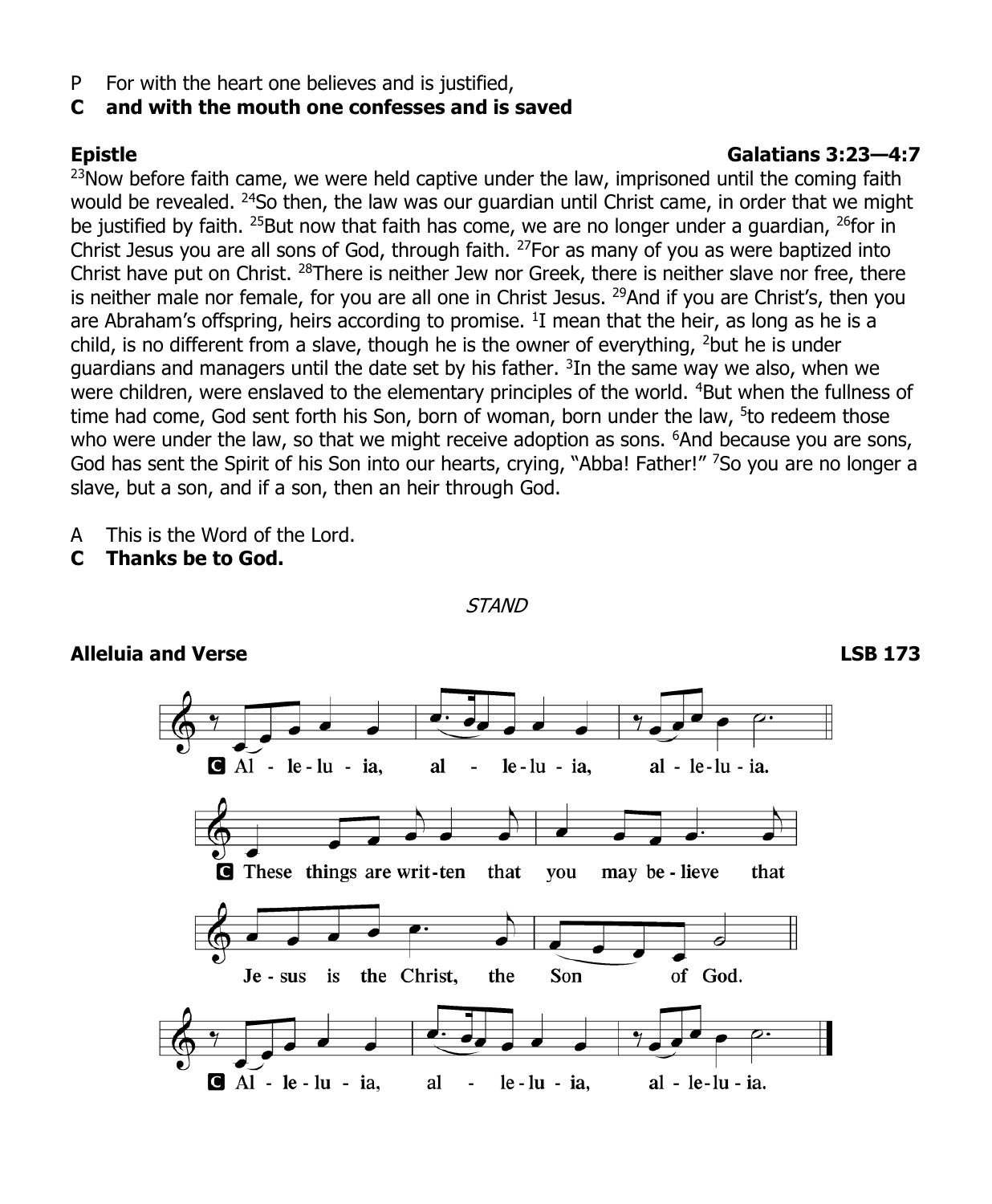## **C Glory to You, O Lord.**

 $26$ Then they sailed to the country of the Gerasenes, which is opposite Galilee.  $27$ When Jesus had stepped out on land, there met him a man from the city who had demons. For a long time he had worn no clothes, and he had not lived in a house but among the tombs. <sup>28</sup>When he saw Jesus, he cried out and fell down before him and said with a loud voice, "What have you to do with me, Jesus, Son of the Most High God? I beg you, do not torment me." <sup>29</sup>For he had commanded the unclean spirit to come out of the man. (For many a time it had seized him. He was kept under guard and bound with chains and shackles, but he would break the bonds and be driven by the demon into the desert.) <sup>30</sup> Jesus then asked him, "What is your name?" And he said, "Legion," for many demons had entered him. <sup>31</sup>And they begged him not to command them to depart into the abyss. <sup>32</sup>Now a large herd of pigs was feeding there on the hillside, and they begged him to let them enter these. So he gave them permission. <sup>33</sup>Then the demons came out of the man and entered the pigs, and the herd rushed down the steep bank into the lake and were drowned. <sup>34</sup>When the herdsmen saw what had happened, they fled and told it in the city and in the country. <sup>35</sup>Then people went out to see what had happened, and they came to Jesus and found the man from whom the demons had gone, sitting at the feet of Jesus, clothed and in his right mind, and they were afraid.  $36$ And those who had seen it told them how the demonpossessed man had been healed. <sup>37</sup>Then all the people of the surrounding country of the Gerasenes asked him to depart from them, for they were seized with great fear. So he got into the boat and returned. <sup>38</sup>The man from whom the demons had gone begged that he might be with him, but Jesus sent him away, saying, <sup>39</sup>"Return to your home, and declare how much God has done for you." And he went away, proclaiming throughout the whole city how much Jesus had done for him.

- P This is the Gospel of the Lord.
- **C Praise to You, O Christ.**

## **Nicene Creed**

**C I believe in one God, the Father Almighty, maker of heaven and earth and of all things visible and invisible.**

**And in one Lord Jesus Christ, the only-begotten Son of God, begotten of His Father before all worlds, God of God, Light of Light, very God of very God, begotten, not made, being of one substance with the Father, by whom all things were made;**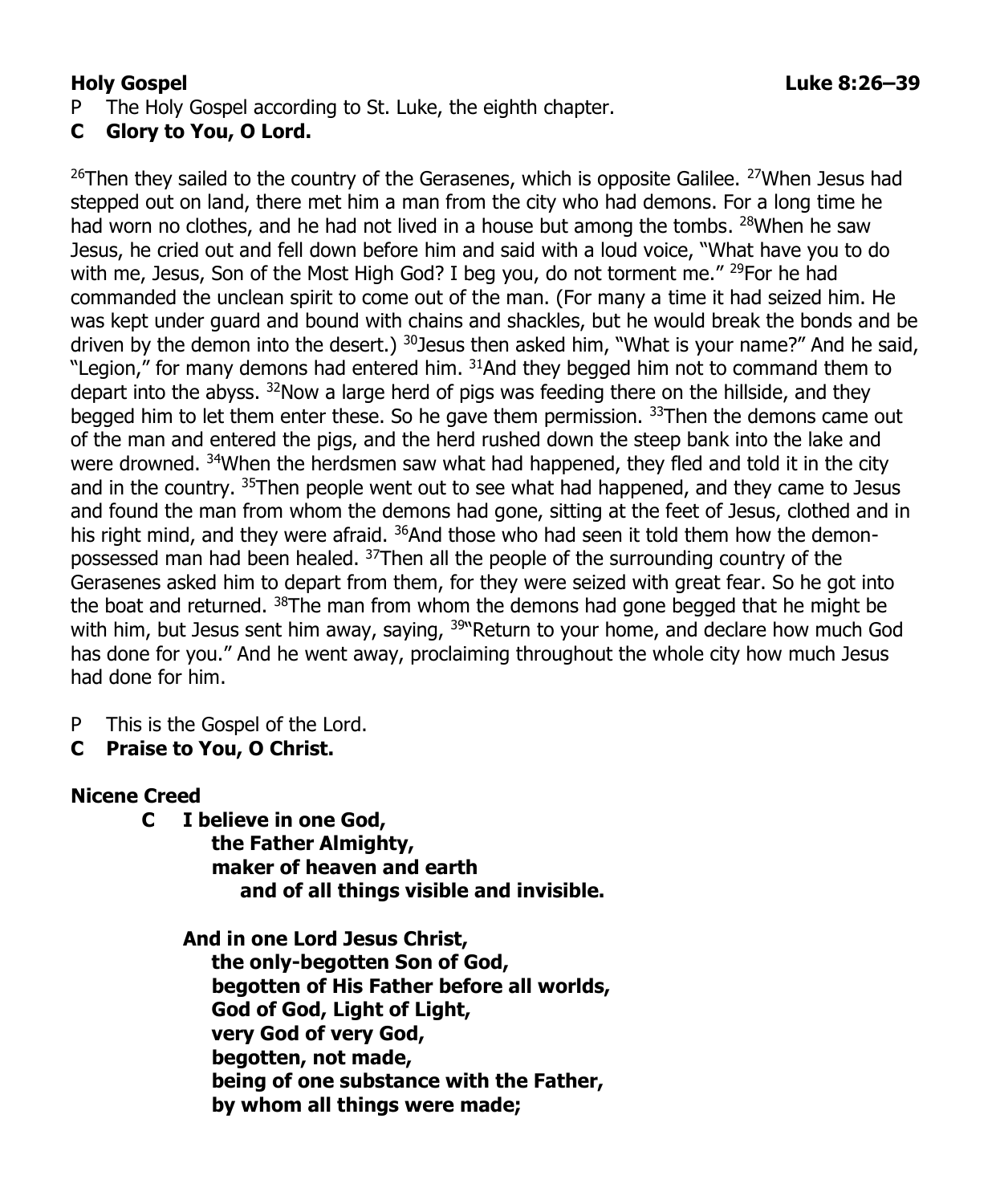**who for us men and for our salvation came down from heaven and was incarnate by the Holy Spirit of the virgin Mary and was made man; and was crucified also for us under Pontius Pilate. He suffered and was buried. And the third day He rose again according to the Scriptures and ascended into heaven and sits at the right hand of the Father. And He will come again with glory to judge both the living and the dead, whose kingdom will have no end. And I believe in the Holy Spirit, the Lord and giver of life, who proceeds from the Father and the Son, who with the Father and the Son together is worshiped and glorified, who spoke by the prophets. And I believe in one holy Christian and apostolic Church, I acknowledge one Baptism for the remission of sins, and I look for the resurrection of the dead and the life** T **of the world to come. Amen.**

SIT

**Hymn of the Day 825, Rise, Shine, You People**

**Sermon "One in Christ" (Galatians 3:23-47)**

**Prayer of the Church**

SIT

**Offering Rise, Shine, You People – Benjamin M. Culli** (Those who are not communing may place their cards in the offering plate.)

**STAND**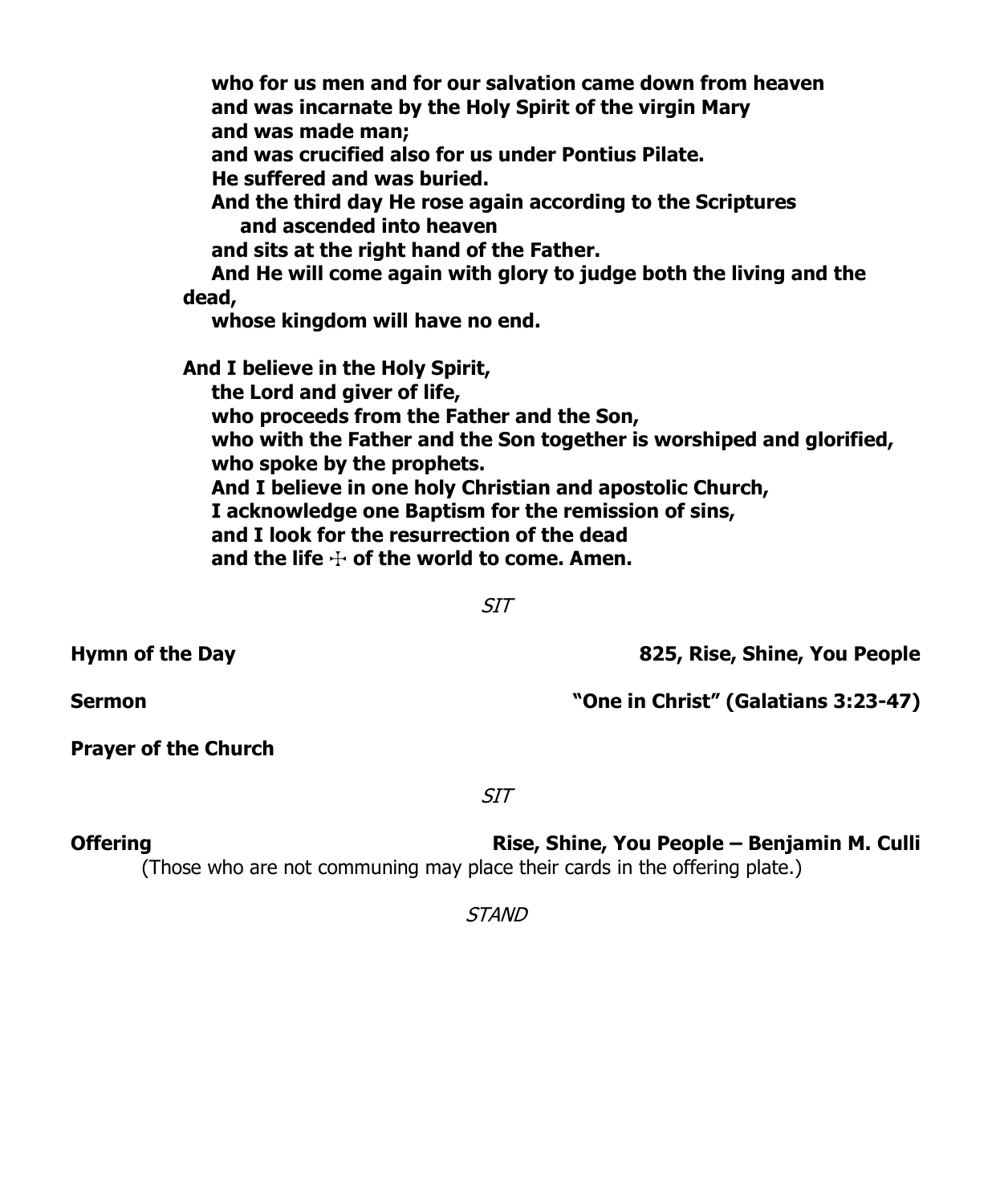## **EGLC Communion Statement**

The Lord's Supper is celebrated here in the glad confidence that those who commune actually eat and drink the true Body and Blood of our Lord Jesus Christ in, with, and under the bread and the wine. Only those communicants who believe this and who repent of their sins receive forgiveness of sins, life, and salvation. Those who do not believe this or who do not repent of their sins will commune to their harm. Because Holy Communion is a confession of the specific teachings of the faith which is confessed in this congregation, those who are not in agreement with this understanding of the Lord's Supper, or who belong to a religious community that is not in Altar & Pulpit Fellowship with The Lutheran Church—Missouri Synod, are requested to consult with the presiding minister before communing.

## **Service of the Sacrament**

P The Lord be with you.

- **C And also with you.**
- P Lift up your hearts.
- **C We lift them to the Lord.**
- P Let us give thanks to the Lord our God.

## **C It is right to give Him thanks and praise.**

P It is truly good, right, and salutary that we should at all times and in all places give thanks to You, O Lord, holy Father, almighty and everlasting God, for the countless blessings You so freely bestow on us and all creation. Above all, we give thanks for Your boundless love shown to us when You sent Your only-begotten Son, Jesus Christ, into our flesh and laid on Him our sin, giving Him into death that we might not die eternally. Because He is now risen from the dead and lives and reigns to all eternity, all who believe in Him will overcome sin and death and will rise again to new life. Therefore with angels and archangels and with all the company of heaven we laud and magnify Your glorious name, evermore praising You and saying:



**Preface LSB 177**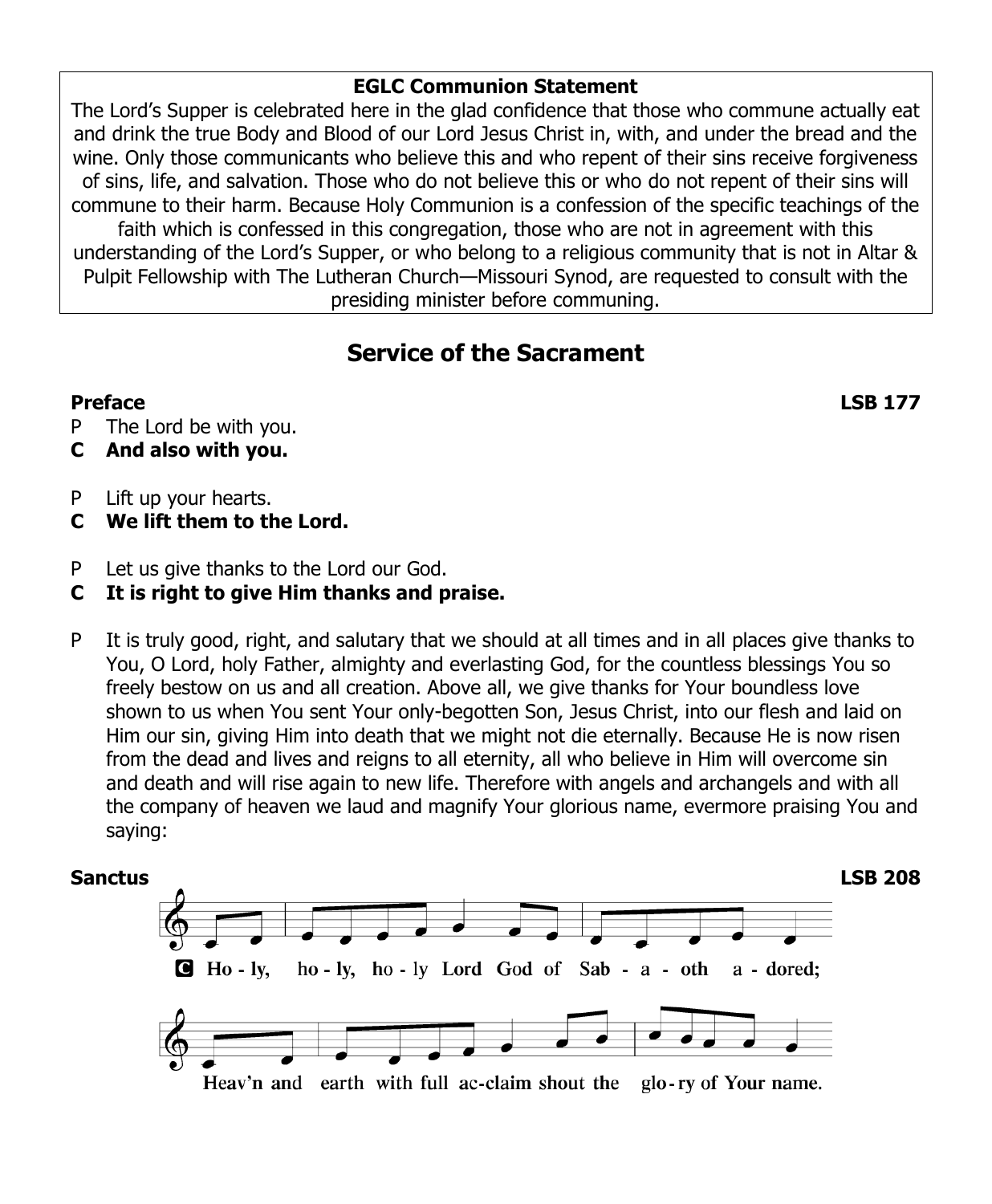

## **Prayer of Thanksgiving**

P Blessed are You, O Lord our God, king of all creation, for You have had mercy on us and given Your only-begotten Son that whoever believes in Him should not perish but have eternal life.

In Your righteous judgment You condemned the sin of Adam and Eve, who ate the forbidden fruit, and You justly barred them and all their children from the tree of life. Yet, in Your great mercy, You promised salvation by a second Adam, Your Son, Jesus Christ, our Lord, and made His cross a life-giving tree for all who trust in Him.

We give You thanks for the redemption You have prepared for us through Jesus Christ. Grant us Your Holy Spirit that we may faithfully eat and drink of the fruits of His cross and receive the blessings of forgiveness, life, and salvation that come to us in His body and blood.

Hear us as we pray in His name and as He has taught us:

## **Lord's Prayer**

**C Our Father who art in heaven, hallowed be Thy name, Thy kingdom come, Thy will be done on earth as it is in heaven; give us this day our daily bread; and forgive us our trespasses as we forgive those who trespass against us; and lead us not into temptation, but deliver us from evil. For Thine is the kingdom and the power and the glory forever and ever. Amen.**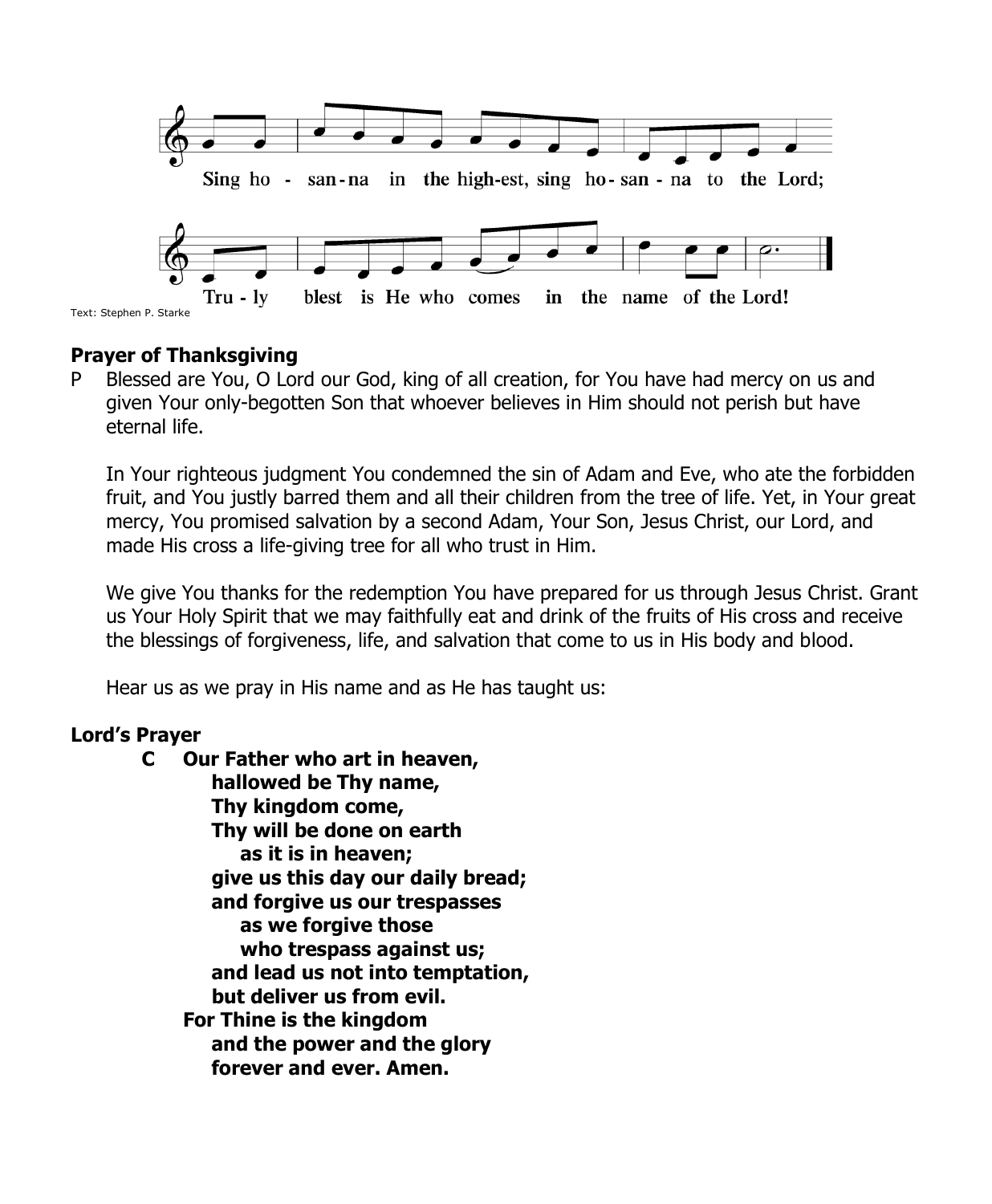## **The Words of Our Lord**

P Our Lord Jesus Christ, on the night when He was betrayed, took bread, and when He had given thanks, He broke it and gave it to the disciples and said: "Take, eat; this is My  $\pm$  body, which is given for you. This do in remembrance of Me."

In the same way also He took the cup after supper, and when He had given thanks, He gave it to them, saying: "Drink of it, all of you; this cup is the new testament in My  $\pm$  blood, which is shed for you for the forgiveness of sins. This do, as often as you drink it, in remembrance of Me."

## **Pax Domini**

- P The peace of the Lord be with you always.
- **C Amen.**



SIT

**Hymns During Distribution 541, "Away from Us!" the Demon Cried 570, Just as I Am, without One Plea 846, Your Hand, O Lord, In Days of Old**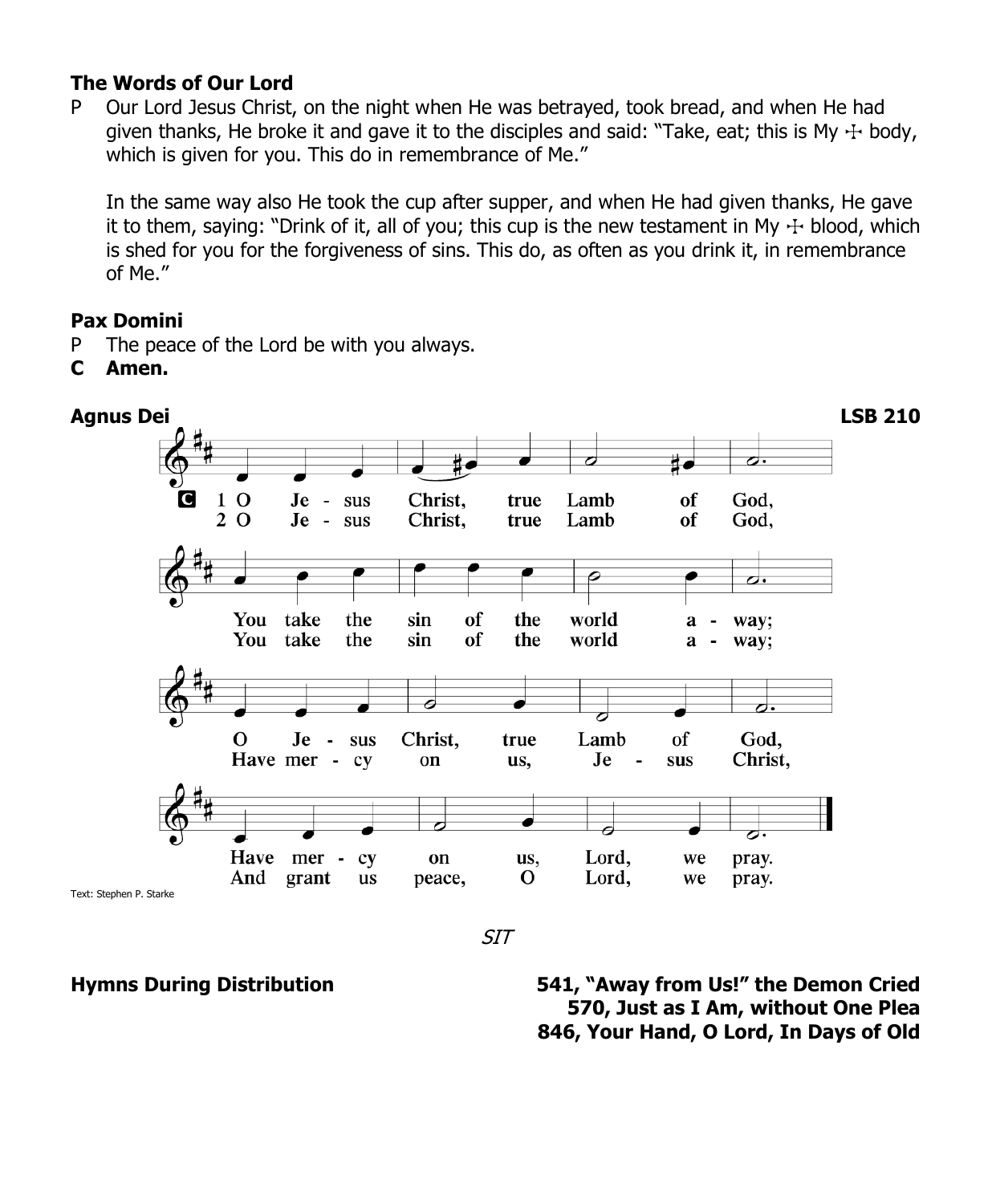

## **Post-Communion Collect**

### **Benedicamus LSB 212**

- A Let us bless the Lord.
- **C Thanks be to God.**

### **Benediction**

- P The Lord bless you and keep you. The Lord make His face shine on you and be gracious to you. The Lord look upon you with favor and  $\pm$  give you peace.
- **C Amen.**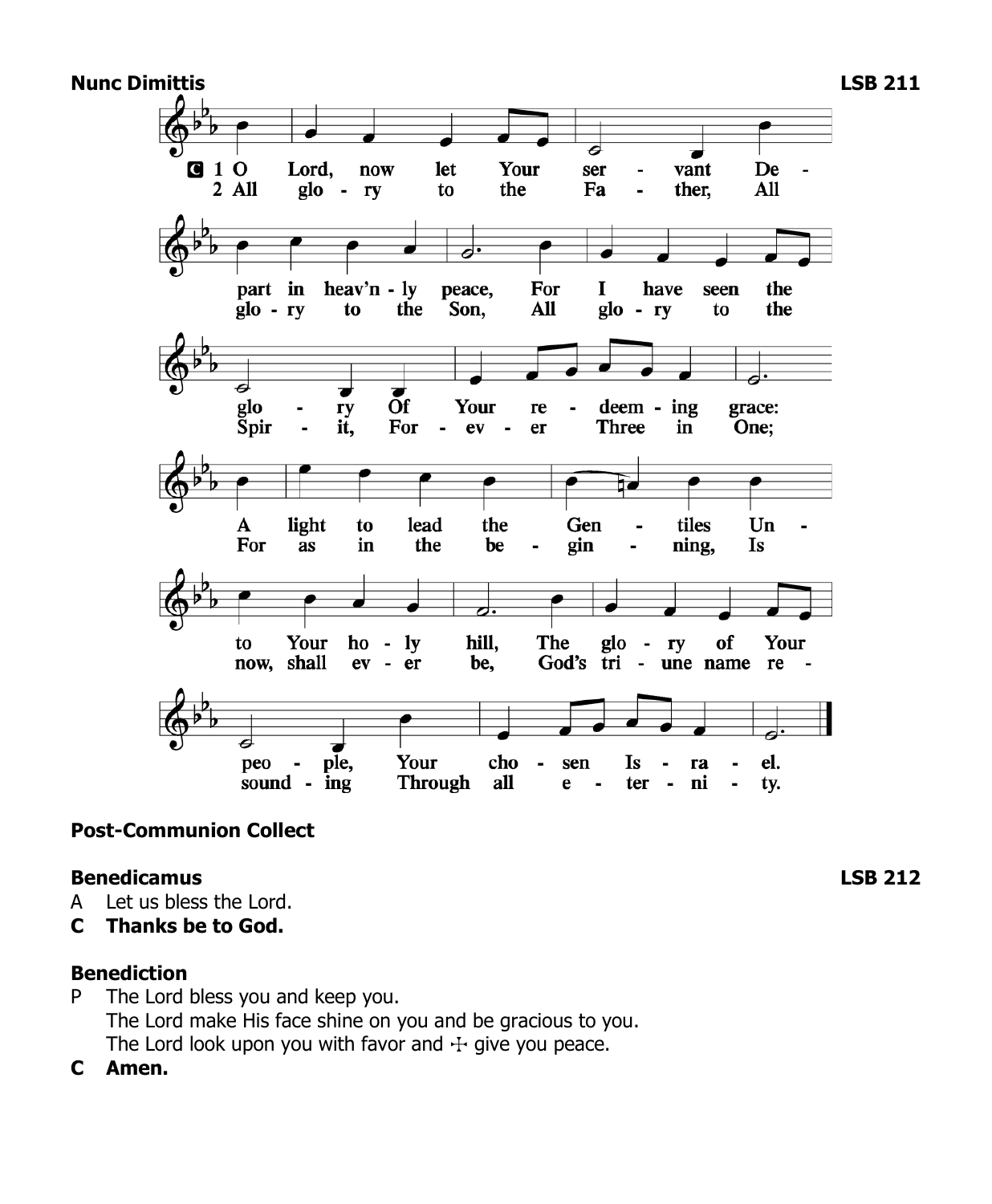## **Closing Hymn 807, When Morning Gilds the Skies**

## **Postlude Fugue in G (à la Gigue) BWV 577 — Johann S. Bach**

ALTAR PARAMENTS: The green paraments of the Pentecost season prompt us to remember that our life in Christ is one of growth, as branches connected to the Vine produce good fruit. ALTAR FLOWERS: Placed by Dennis and Carole Braun praising God for 55 years of blessings, especially faith and family.

### **Participants**

Presiding Minister **Presiding Minister Pastor Aaron Research** Pastor Aaron Reseburg Assisting Minister (9:00) Pastor Eric Skovgaard Organist Richard C. Ewert Elder John Wolck Chancel Assistant (6:30) Kirk Midtbo (9:00) Jim Olson Usher Team on duty (6:30) Evie Anderson, Aaron DeWitt, Steve Nelson, Cathy Tuttrup, Terry Tuttrup, Ann Wilcox, Christine Wilcox (9:00) Ben Thompson, Sam Thompson, Henry Van Schaick, Aislyn Wegner, Jake Wegner, Randy Wegner, Rick Wegner, Ryan Wegner Altar Guild (6:30) Shari Bond, Jean Kruse, Uli Ocasio, Sarah Stroh (9:00) Sharon Boudro, Nancy Ewert

### **SERVING NEXT WEEK: THURSDAY, JUNE 23 (6:30 p.m.)**

ELDER: Jim Aldinger CHANCEL ASSISTANT: Justin Speck USHER TEAM: (Team 4 Tyler Beckley, Chase Hipke, Connor Hipke, Rob Hipke, Thomas Hipke, Tyler Hipke, Carter Klein, Ian Klein, Michael Klein) **SUNDAY, JUNE 26 (9:00 a.m.)**

ELDER: Jason Krueger CHANCEL ASSISTANT: John Schaefer USHER TEAM: (Team 5 Andrew Alles, Dan Berry, Ella Donath Peter Holzwart, Dick Knutson, Kylie Kruck, Shelly Skovgaard, Terry Sousek, Laura Traas)

## **CONGRATULATIONS TO PASTOR SKOVGAARD**

At the recently concluded convention of the South Wisconsin District of the LCMS, held at CUW in Mequon June 12-14, he was elected to the position of regional Vice President. Then, among the four VP's the delegates elected him to be the 2<sup>nd</sup> VP.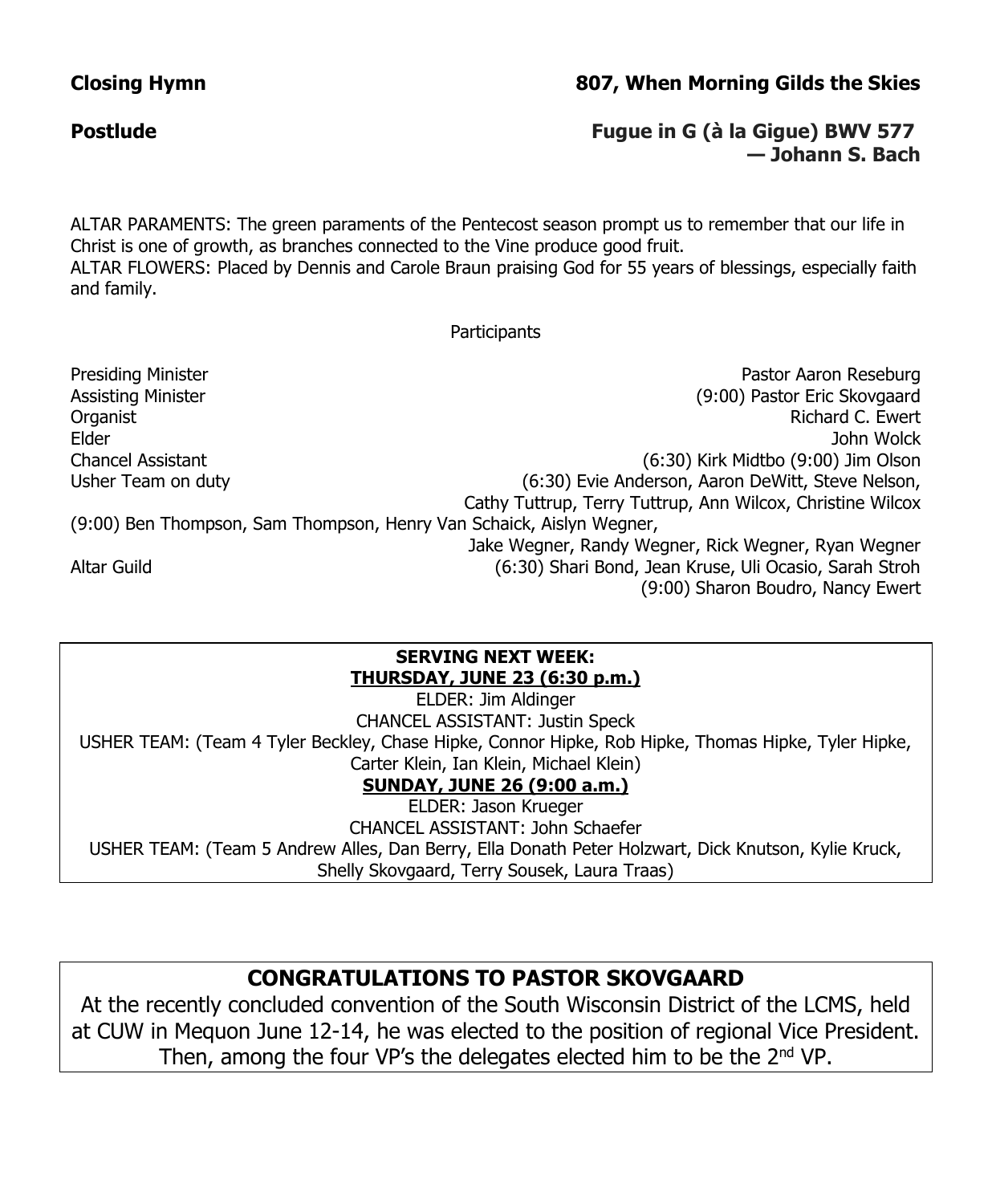## **ELM GROVE EVANGELICAL LUTHERAN CHURCH 945 Terrace Drive, Elm Grove, WI 53122 Phone: 262-797-2970 Fax: 262-797-2977 Website: [www.egl.org](http://www.egl.org/) Second Sunday after Pentecost Sunday, June 19, 2022 – Volume 74, Number 6.3 The Lutheran Church - Missouri Synod**

## **Elm Grove Evangelical Lutheran Church Calendar**

- S 9:00 a.m. Worship (DS4) 10:30 a.m. Bible Study 7:30 p.m. AA Mtg (CLC)
- M 7:00 p.m. Barbershop Group (FH)
- T 10:00 a.m. Women's Bible Study (BAAC)
- W 1:00 p.m. Sheepshead Players (BAAC) 5:45 p.m. TBall
- TH 9:00 a.m. Library Committee (FL) 9:30 a.m. Book Club (BAAC) 11:30 a.m. Lunch Bunch (North Star Bistro) 6:30 p.m. Worship (Evening Prayer) 7:30 p.m. Stammtisch (Biloba)

F OFFICES CLOSED

**IN THE LORD'S HOUSE: 191** attended services last week in person. **59** households streamed the services for a total of **250.** "Oh come, let us worship and bow down; let us kneel before the Lord, our Maker!"

**THANK YOU!** Thank you for making my retirement celebration a special day to remember. The luncheon was a wonderful surprise. I truly was overwhelmed by all of the well-wishes, cards, and gifts. I thank God for blessing me with the opportunity to serve as a teacher at EGL these past 27 years. I also look forward to new "paths" to follow in service to Him. Thank you again! Meg Grelk

**LUTHERAN WITNESS:** Would you like to start receiving or continue receiving a copy of The Lutheran Witness mailed to your home each month? Please let Amy know in the church office [\(astroh@egl.org](mailto:astroh@egl.org) or 262-797-2970) no later than

SUMMER OFFICE HOURS Offices are open Mon. – Thurs. 8 a.m. – 3 p.m.

Key: CLC – Christian Life Center FH – Fellowship Hall BAAC – Bartelt Adult Activity Center MC – Music Center FL – Friendship Library

July 6. The cost to you for the years subscription is \$16. You may make the check payable to EGL.

**SPECIAL VOTERS' ASSEMBLY:** President Drabiszczak is calling a Special Voters Assembly after the 9:00 a.m. service on Sunday, June 26. He encourages everyone to attend as we have very important items to address. 1. Vote on the ballots for Board members and 2. Update on the status of the 755 and 805 properties.

**MATCHING MONEY FOR CHURCH PLANTING:** It was announced at the recent SWD Convention that a private donor has offered to match twenty-five-thousand dollars (\$25,000.00) of new money raised by the South Wisconsin District no later than June 30, 2022 for mission starts (e.g., Church Planting). "New money" is defined as funds received from congregations of the District and/or congregants of congregations of the District who have not directly contributed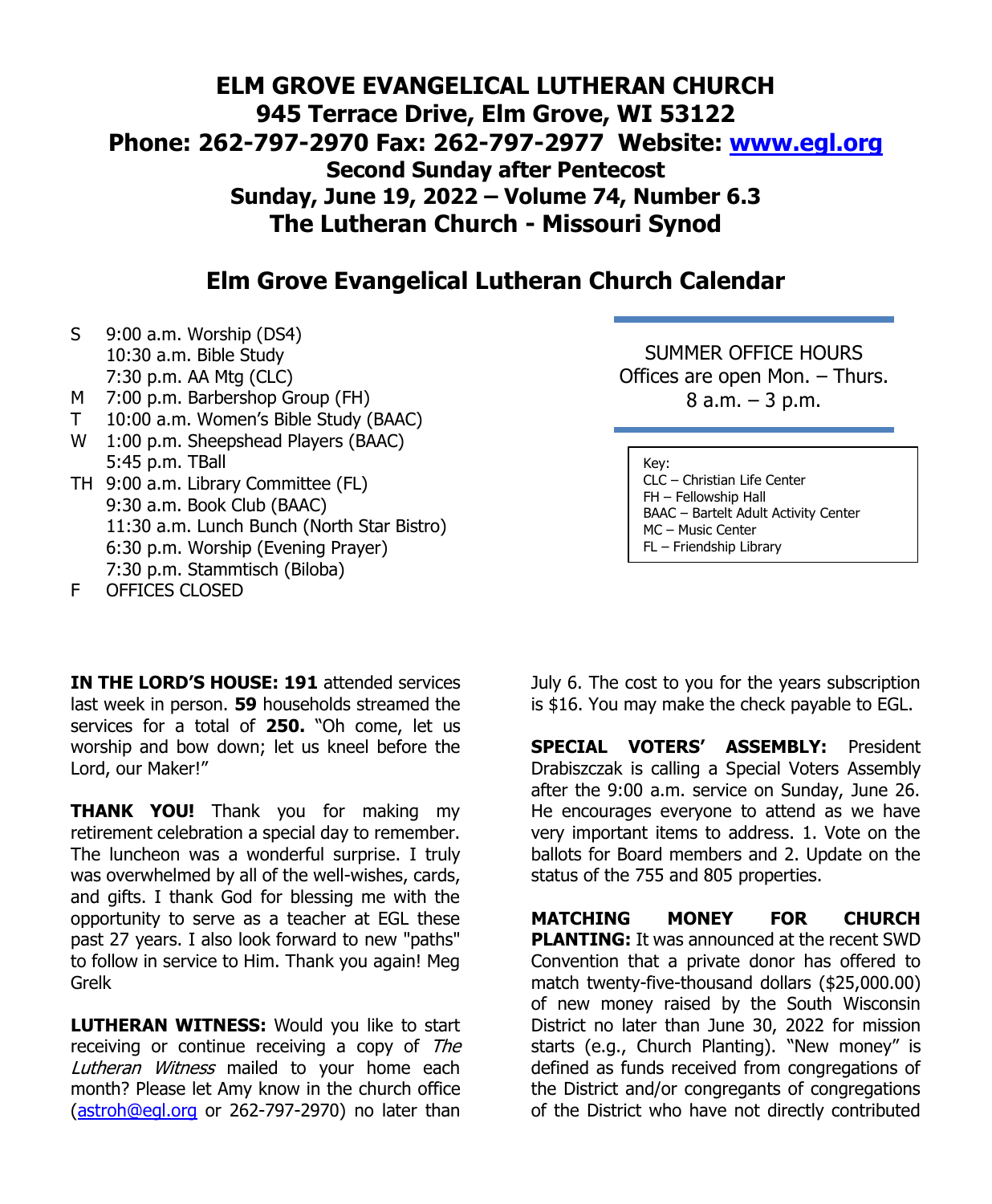financially to the District's church planting efforts within the last two (2) years. Please consider a one-time gift for this purpose over and above your current commitment of financial support. At the same convention the head of LCEF, Rev Bart Day, added an additional \$10,000 to the matching money for the sake of church planting efforts. If you would rather give by mail, please know that checks must be received by June 30 and should be made payable to the South Wisconsin District-- LCMS with "Mission Start Match" on the memo line. You can also give online at [https://give.ministrylinq.com/App/Form/58f20](https://give.ministrylinq.com/App/Form/58f20ce8-b9fe-42b0-93cb-2282a71e94f2) [ce8-b9fe-42b0-93cb-2282a71e94f2](https://give.ministrylinq.com/App/Form/58f20ce8-b9fe-42b0-93cb-2282a71e94f2)

**THE YOUTH COMMITTEE** is looking for 2- 3 more members that are willing to work with Middle School Youth, High School Youth, and/or Young Adults. If you are interested please email [youth@egl.org.](mailto:youth@egl.org)

**LWML District Convention:** Saturday, June 18, was the date for the LWML-SWD Convention at St. Paul Lutheran Church in Grafton, WI. National LWML President, Debbie Larson, was our special guest. Delegates from our LWML were Sherri Bond and Luanne Schaefer who voted for the new mission grant proposals, election of officers, and other important items on the agenda. Eight ladies from our LWML attended this inspiring LWML District Convention.

**JOB OPPORTUNITY:** We are looking for a fulltime maintenance person. If you are interested in learning more about this position please contact Amy in the Church office [\(astroh@egl.org/262-](mailto:astroh@egl.org/262-797-2970) [797-2970\)](mailto:astroh@egl.org/262-797-2970).

**A PLACE OF REFUGE** thanks you for your support of LifeWalk 2022. Close to \$10,000 was received at the walk itself. Online donations are still being tallied. Your generous donations will provide much needed support to the women and children served by this important ministry. Not only are their physical needs being met, but spiritual as well. Many baptisms have been celebrated over the years. Anyone who would still like to donate may do so on line at [https://www.aplaceofrefuge.org/o](https://www.aplaceofrefuge.org/)r by

dropping a check in my mailbox made payable to A Place of Refuge Ministries. Thanks again, Sue Schmalzer.

**BLESSED AGAIN RESALE SHOP** which supports **A Place of Refuge Ministries** through their profits is in need of volunteers whether it be for a few hours, an occasional day or a regular schedule. I always enjoy my volunteer days at the store whether I am straightening, putting clothing on hangers to be hung on the racks or arranging a Christmas display. There are opportunities in the backroom or on the sales floor. There is especially a need for men to pick up furniture donations. Please call the store at 414-464-9099 to volunteer. The store is open 11-4 Tuesday through Saturday. Sue Schmalzer

**RAISERIGHT:** NEW! The Scrip Card Program has a new name! If you want the convenience of purchasing e-cards with an app on your phone, you can create an account and indicate EGL as your fundraising organization. (I can provide you with EGL's organization number.) I will also be available at church for card purchases during most Sundays in the summer months. If needed, you may also send me an email with your order. Thank you to those of you who are faithful supporters of this fundraising program for the school. - Meg Grelk (mgrelk@egl.org)

**ISSUES, ETC.:** Issues, Etc. is a radio-talk show and podcast produced by Lutheran Public Radio in Collinsville, IL and hosted by LCMS Pastor Todd Wilken. This week's subjects include: The Movie "Jurassic World: Dominion;" The Sanctus; The Hero's Journey & Jesus; Black Liberation Through the Marketplace; The Return of Christ and more. You can listen on-demand at [issuesetc.org,](https://r20.rs6.net/tn.jsp?f=001H7XL_eFhgJKe3Iuc4YOND2mZhDiUPEDHJHRWGch0RUVEXdO1PRjcoUBRLpYdFGgUkRW5qLYRweIyd6WbyLpqwLeVsoCdsb21e3cmj0vjGFH92IpqMZ5liIqc5uQD8UA3xaqE26B_ogp84kkcYf03tw==&c=61pAZhijvbyFR8Lz3Cdecn8N9EMzgh97lW7cxaH-yGhndFHd_RJLdw==&ch=aB8V72dHBvoJeFNU_dgSfNbDreMaCqSpf_onYnNUzzGvJZx_Ii_TAw==) the LPR mobile app and your favorite podcast provider.

**KFUO RADIO:** For over 90 years, KFUO has been dedicated to broadcasting the Gospel of Jesus Christ, our Lord and Savior, around the globe. Listen at kfuo.org. Some topics include "Friends For Life – LCMS Life Ministry: 30. The Floor Is Yours: The Catechism as a Framework for Life", Graduates Walking by Faith", plus much more.